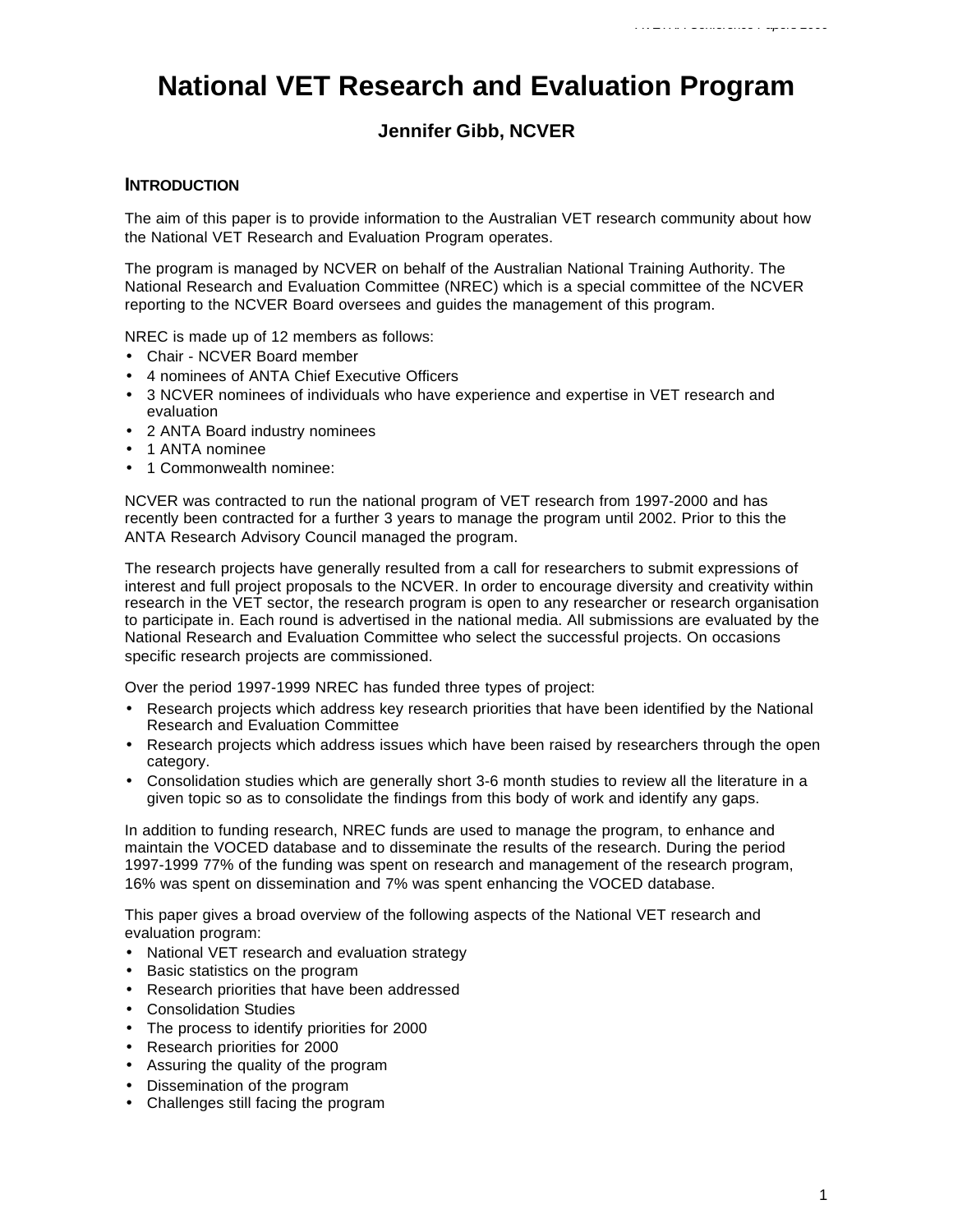# **NATIONAL RESEARCH AND EVALUATION STRATEGY**

National Research and Evaluation Strategy for Vocational Education and Training in Australia 1998- 2000 provides the framework for all research and consolidation studies.

In this document 6 priorities for national VET research and evaluation are identified:

- Economic and social implications of VET
- Employment and the workforce
- Pathways from school to work
- Outcomes of the VET sector
- Quality of provision of VET
- Future issues affecting the VET sector

This strategy will soon be further developed to bring it in line with the ANTA National Strategy for VET 1997-2003 (a Bridge to the Future) and current work being undertaken by ANTA resulting from its major marketing project.

# **BASIC STATISTICS REGARDING THE 1998 AND 1999 FUNDING ROUNDS**

The figures below provide information regarding number of expressions of interest received, who has conducted national VET research during this period, the type of research that was funded and the number of projects undertaken.

## **Success rate**

Over the last two funding rounds (1998 and 1999) NREC received a total of 307 expressions of interest that resulted in 56 projects. On this crude measure, the success rate for submissions during this period was approximately 18%. In addition during this period a further 10 projects were commissioned.

## **Who is doing all the research?**

During this period VET research was conducted mainly by:

- university research centres (60%)
- private consultants (32%)
- TAFE institutes (5%)

## **What type of projects were funded?**

In terms of the three categories of research that are generally funded (research projects addressing key priorities, research projects under the open category and consolidation studies)

- approximately 70% of the research funding addressed key priority areas
- approximately 24% of the research funding addressed issues raised through the open category
- approximately 6% of the research funding went into consolidation studies.

## **How many national VET research projects are there?**

Over the period 1997-1999 113 projects were funded: 51 are complete and 62 are still in progress. Of these 62 projects 12 are from the 1997 round, 14 are from the 1998 round and 36 are from the 1999 round. In addition NREC inherited 27 projects funded under ANTARAC in 1995 and 1995.

Of the 113 projects, 32 were consolidation studies and 81 were research projects.

# **RESEARCH PRIORITIES 1997-1999**

During the first three years of the contract to manage National VET research the following priorities were nominated by NREC and research projects were funded accordingly:

| 1997   | <br>$\overline{\phantom{a}}$    | . ^^^                                                          |
|--------|---------------------------------|----------------------------------------------------------------|
| equit. | ar<br>Ωt<br>"ISA<br>ΤF<br>enten | -------<br>.<br>neesnir<br>annrer<br>ΉΙ<br>I )/ I<br>ани<br>-- |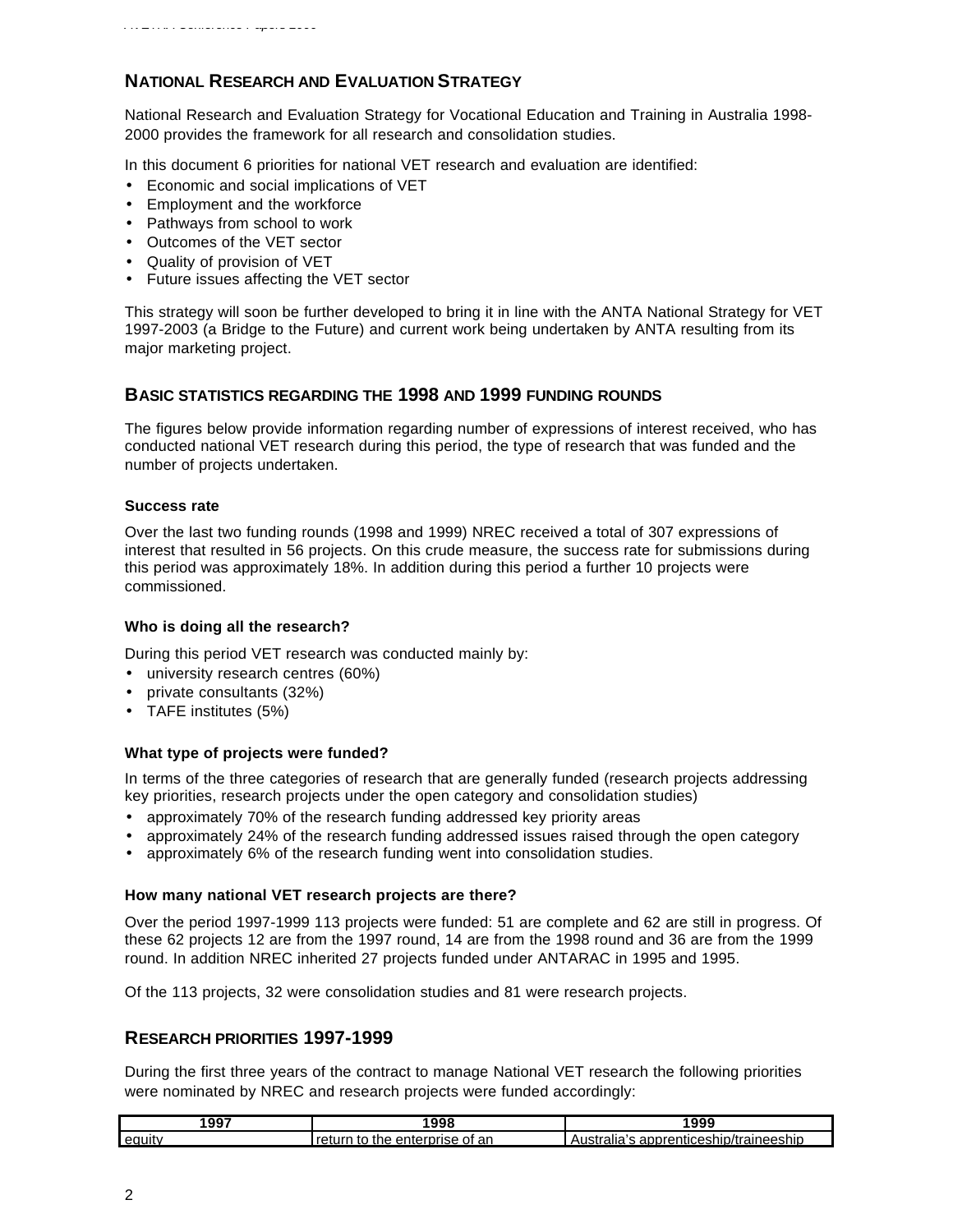|                             | investment in training                                   | system                                           |
|-----------------------------|----------------------------------------------------------|--------------------------------------------------|
| job change/industry outlook | changing nature of work                                  | training/learning culture                        |
| schools and VET             | evaluation of CBT                                        | participation/entitlement to training            |
| small business              | cross sectoral studies (scoping studies) outcomes of VET |                                                  |
| training market             | lifelong learning                                        | evaluation of training packages                  |
| consolidation studies       | internationalisation of VET                              | evaluation of frontline management<br>initiative |
| workplace learning          |                                                          |                                                  |
| future visions and VET      |                                                          |                                                  |

Other themes which have been dealt with across the three funding rounds include:

- Outcomes of VET
- Assessment (particularly a competency-based approach and how to improve the validity and quality of assessment in a competency-based approach)

# **CONSOLIDATION STUDIES**

The general themes that have been dealt with through consolidation studies include:

- equity groups
- language and literacy
- international comparisons of VET systems
- on-line delivery
- range of other issues including market reform, small business, outcomes of VET, assessment

Appendix A to this paper provides a complete list of the consolidation studies undertaken to date within the national VET research program.

### **PROCESS FOR IDENTIFYING NATIONAL VET RESEARCH PRIORITIES FOR 2000**

During the period October 1999 - January 2000 NCVER consulted with representatives of the following organisations to ask their views on what the priorities for VET research should be.

| Organisation                             |  |  |
|------------------------------------------|--|--|
| ANTA                                     |  |  |
| <b>DETYA</b>                             |  |  |
| All State/Territory training authorities |  |  |
| <b>ACTU</b>                              |  |  |
| <b>ACCI</b>                              |  |  |
| AIG                                      |  |  |
| <b>BCA</b>                               |  |  |
| Institutes of TAFE                       |  |  |
| <b>Industry Training Advisory Boards</b> |  |  |
| AVETRA members                           |  |  |

A total of 70 people met with NCVER staff to put forward their views on research priorities. In addition a fax questionnaire was sent to TAFE directors, directors of national and state industry training advisory boards and AVETRA members. The questionnaire listed the priorities that had emerged to date as a result of consultations and asked respondents to nominate the top six key issues that they felt required further research. The response rates were good for TAFE Institutes and ITABs. The response rate for AVETRA members may not be accurate given that it is unclear how many of the people who were sent the questionnaires are still AVETRA members. However to receive 37 responses was encouraging.

|                  | No. of questionnaires sent out | No. of responses received | Response rate |
|------------------|--------------------------------|---------------------------|---------------|
| TAFE Institutes  |                                |                           | 65%           |
| l ITABs          | 86                             | 36                        | 42%           |
| l AVETRA members | 300 (??)                       | 36                        | 8%            |

The priorities which have been identified for VET research in 2000 are based on the consultations and questionnaire responses as well as:

• what is known so far about the findings of the marketing strategy being undertaken by ANTA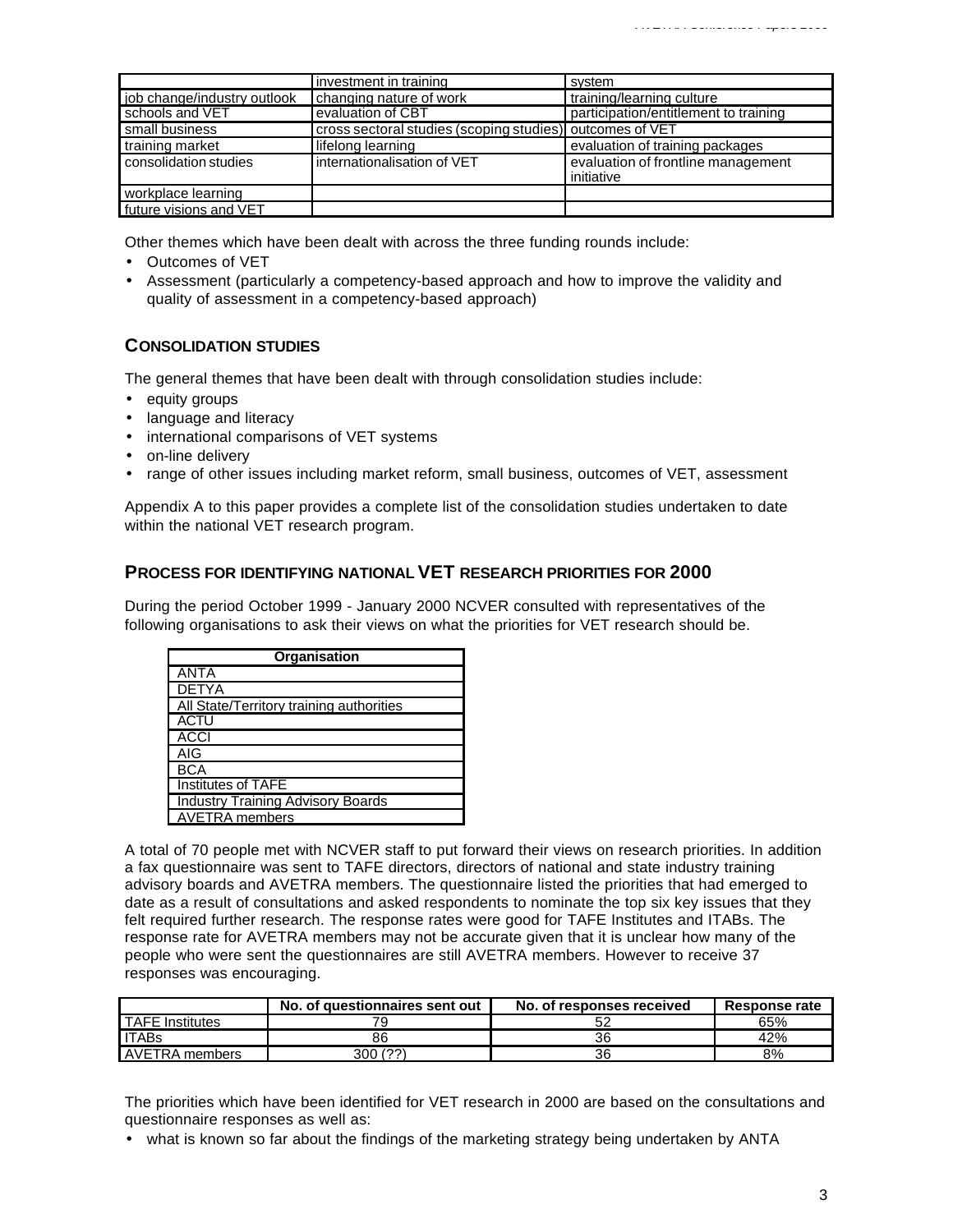• the existing program of research in VET.

# **NATIONAL VET RESEARCH PRIORITIES FOR 2000**

As a result of this consultation process, NREC has identified the following priorities for National VET research in 2000:

- the quality of VET provision
- the new VET professional

*AVETRA Conference Papers 2000*

- management and leadership in training organisations
- new/generic skills for the workforce
- flexible learning and teaching
- outcomes of VET

Major issues such as equity/social inclusion, lifelong learning and training packages form key aspects of each of the priorities identified and therefore have not been listed as separate priorities. They are an integral part of each theme.

In addition the open category encourages researchers to put forward proposals that address:

- long range strategic issues in VET research
- any other priorities for VET research not already nominated.

The long range strategic questions include:

- 1. What has been the impact of the development of an open market in the VET sector?
- 2. What is the overall performance of the national VET system?
- 3. How well is the national VET system placed to meet the needs of all segments of the learning community?
- 4. What models of learning communities are there in Australia and what lessons do these communities have for the VET system as it embraces the concept of lifelong learning?
- 5. What are inclusive models of participation that address the needs of students at risk?
- What are client perspectives on value for money in VET?
- 7. What are the cross-sectoral issues that need further research and to what extent is the education system 'seamless'?
- 8. How does the VET industry compare with other systems which operate federally for example health and industrial relations?

# **ASSURING THE QUALITY OF THE PROGRAM**

The aim of the National Research and Evaluation program is to conduct research in the vocational education and training sector which is applied in nature, which looks beyond specific contexts and which produces outcomes with applications to both policy and practice.

In 1999 ANTA funded a review of the national program of research. The review noted that the quantity of VET research had increased over the period 1997-99 and that there had been some improvement in quality.

In order to ensure that the aim of the program is achieved and that there is substantial improvement in the quality of the program, quality approaches have been built into all stages of the research process:

- 1. Identification of research themes and priorities
- 2. Selection of projects
- 3. Conduct of the research
- 4. Presentation of the research report
- 5. Contact with and feedback from the research community and users of VET research

Activities which address the issue of the quality of the program are detailed below.

## **1. IDENTIFICATION OF RESEARCH THEMES AND PRIORITIES**

**Activity**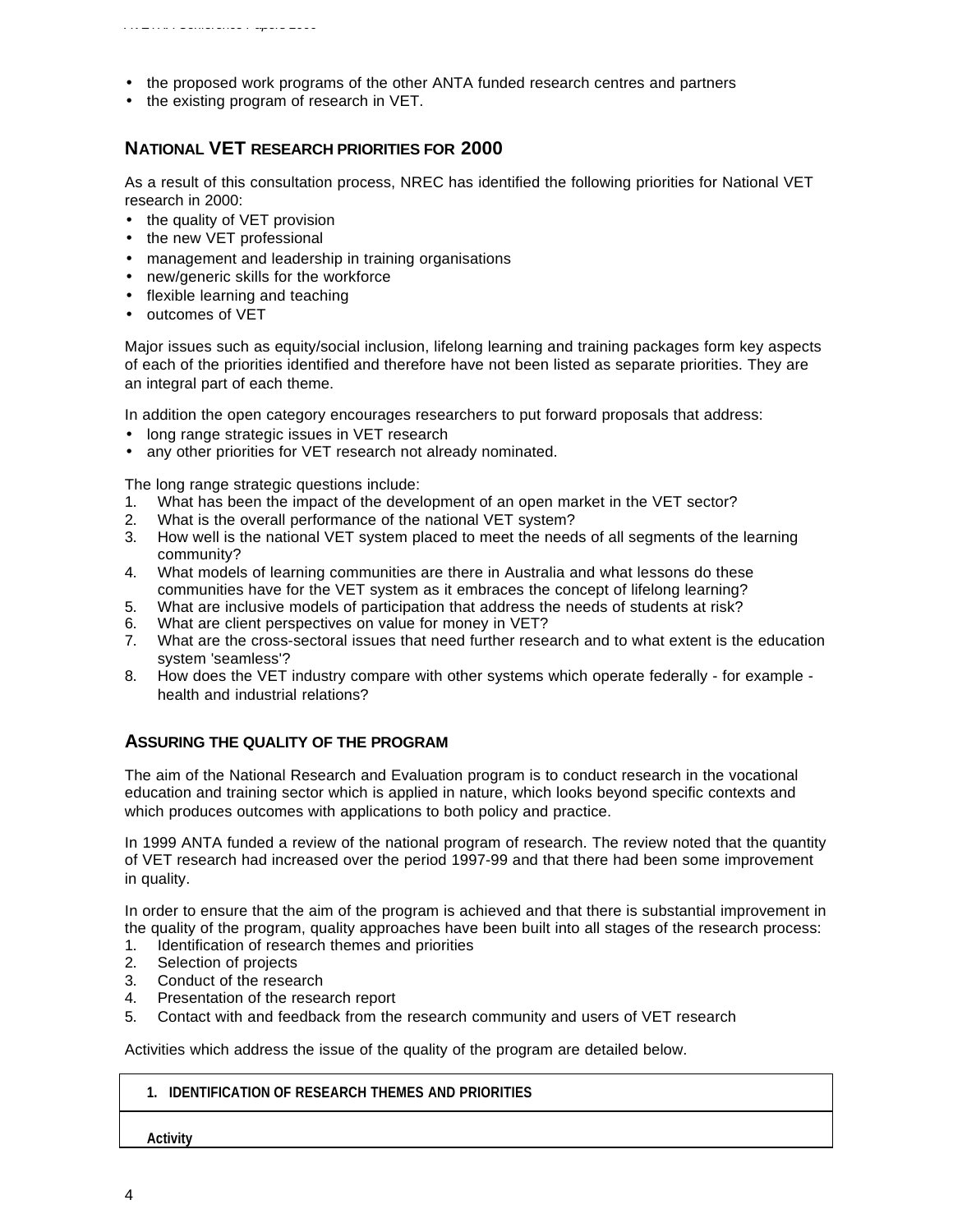During the period September 1999 - February 2000 NCVER met with representatives of ANTA, DETYA, state and territory training authorities, employer groups, ACTU to find out what these groups believe the research priorities for VET should be. In addition a fax questionnaire was sent out to all national and state Industry Training Advisory Boards and Directors of TAFE Institutes as well as AVETRA members asking them to nominate 6 key issues that require national VET research.

*AVETRA Conference Papers 2000*

# **Additional quality measures planned**

- Consideration of international trends and developments and research that is being conducted overseas
- Adopting a system of references to ensure that research addresses the critically important current policy issues.

# **2. SELECTION OF PROJECTS**

## **Activity**

NCVER has changed the selection procedure as follows:

- Applicants for funds are required only to submit a single project proposal rather than an expression of interest and a project proposal
- All members of the National Research and Evaluation Committee are involved in the selection process through being members of specialist panels which each evaluate the proposals within a given priority/theme.
- Briefing notes and clear guidelines for project proposals are produced
- Applicants are encouraged to use the VOCED database in order to keep up to date with current research in the field
- Applicants are given 6 weeks to prepare their project proposals
- Non-VET sector applicants are encouraged to develop partnerships with VET sector research staff based in training organisations.

## **Additional quality measures planned**

- Provide better feedback to those applicants who narrowly missed being shortlisted.
- Include the general feedback sheet developed for those who were unsuccessful in the last funding round in the information kit for the next round.

# **3. THE CONDUCT OF THE RESEARCH**

# **Activity**

- In order to provide feedback to researchers throughout the project, NCVER has built into the contract a requirement for two interim reports and draft final report to be submitted for external review.
- Other initiatives taken by NCVER include organising meetings of groups of researchers who are all working on a common theme (eg apprenticeship system, training/learning culture).
- NCVER is seeking to expand its pool of external reviewers and has written to NREC members asking them to identify potential reviewers for specific themes/priorities for research. NREC also asks researchers to nominate names of reviewers.
- NCVER has developed set of questions for reviewers to answer when providing feedback to researchers.

If a reviewer expresses concern about a project, then the National Research and Evaluation Branch intervenes to assist the researchers in better achieving the outcomes of the project by:

- Holding a teleconference or meeting with the researchers to discuss reviewer concerns and getting agreement on how the concerns are to be dealt with.
- Arranging for another VET researcher to provide mentoring/guidance to the research team conducting the research (in the case of researchers who do not have a strong VET background).

## **Additional quality measures planned**

Seek feedback from researchers on the value of the review process and the feedback they received.

# **4. THE PRESENTATION OF THE RESEARCH REPORT**

# **Activity**

• NCVER has developed an author's kit and report template to ensure that all reports are presented in house style and are no longer than 100 pages (research reports).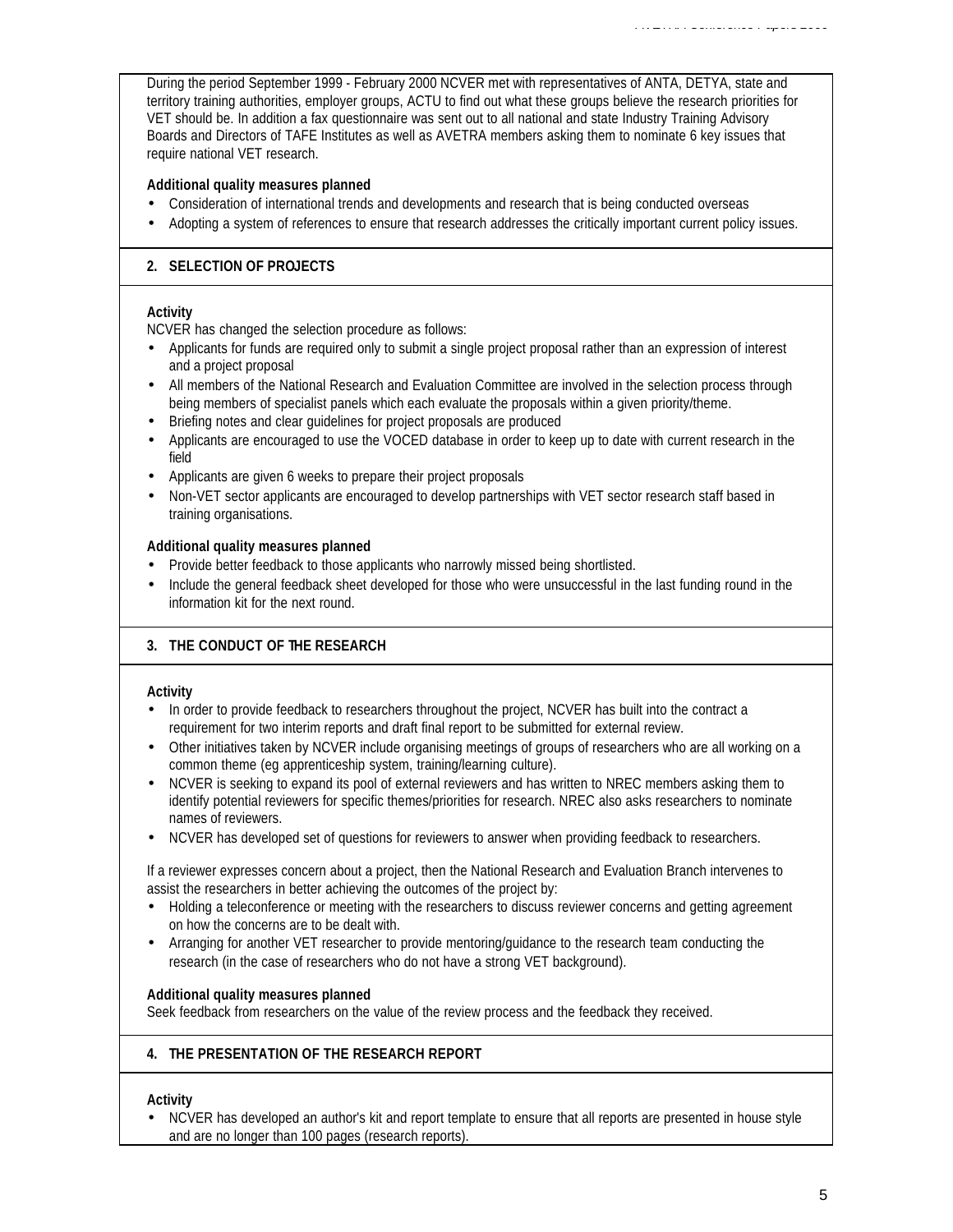• All research reports are edited by professional editor before being sent to marketing and publishing for printing.

#### **Additional quality measures planned**

- Improve on the author's kit by providing more guidance for the writing of executive summaries and more guidance on the structure of the final report.
- Develop a set of criteria which must be met if the report is to be published

#### **5. CONTACT WITH AND FEEDBACK FROM THE RESEARCH COMMUNITY AND USERS OF VET RESEARCH**

#### **Activity**

• A newsletter is sent to all researchers on a quarterly basis. So far two newsletters have been produced and a third is in preparation.

#### **Additional quality measures planned**

There are plans to develop a process at the end of each project of getting feedback from researchers on the work they did, problems encountered, support provided by NCVER, areas for improvement. Options being considered include:

- sending out a questionnaire to researchers
- holding a debrief session with researchers
- arranging for an external reviewer to gather feedback from researchers and report to NCVER.

NCVER is currently working on how best to get feedback from users of VET research.

## **DISSEMINATING THE RESULTS OF THE RESEARCH**

At NCVER, the dissemination, marketing and publishing division is responsible for publishing the outcomes of the NREC-funded research program, the NCVER in-house research program and the reports produced by the statistics division.

Dissemination is being achieved through 3 main means:

- the web (http://www.ncver.edu.au)
- a range of publications
- a range of workshops/seminars/forums

In addition NCVER provides opportunity for VET researchers to hear about and discuss their work through a range of activities. Further details of each of the dissemination activities as well as the initiatives to support VET researchers are provided below.

## **The web**

The NCVER web-site has sections devoted to:

- research
- statistics
- library, including VOCED database
- reading room
- news and events

NCVER is currently in the process of upgrading the research pages on the web.

Research pages can be searched by theme, by topic and by author. For each project undertaken through the NREC funding program and the in-house program of research, a project description listing aims of project, methodology, proposed outcomes and contact details of researcher is listed. Once the project is complete, the executive summary of the report is placed on the web. There are plans to place complete research reports on the web as well as links to other interim products of the research (for example conference papers).

## **Range of publications**

The main product of a research project is either a research report or a review of research: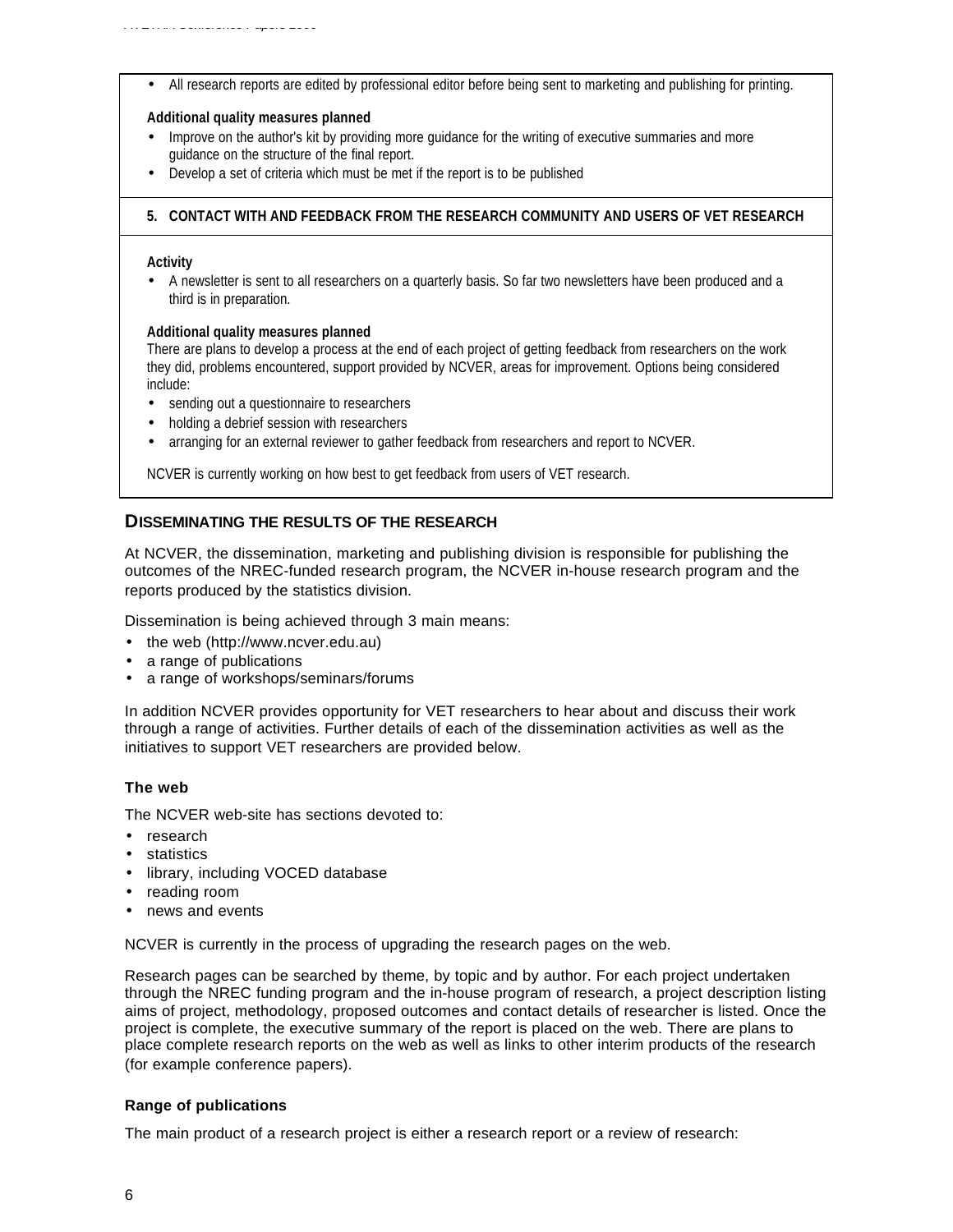- 1. The research reports are the main product of each research project and are generally 100 pages in length. At present approximately 200-500 copies are printed and they are distributed to subscribers and to a range of key stakeholders such as college directors, college libraries, ANTA, DETYA, State training authorities. They are also available for sale through the NCVER catalogue. The distribution and notification processes for the publications are being reviewed at present.
- 2. Reviews of research are essentially consolidation studies which analyse all the research undertaken in the last 10 years in Australia on a certain theme (for example on-line delivery, VET and non-English speakers) and which identify gaps in the research. They are distributed free to subscribers and to the range of stakeholders identified above. They are also available for sale through the NCVER catalogue.

Besides these main products, NCVER produces a range of other publications which either summarise the outcomes of research or promote the research.

#### **Summarising the outcomes of NCVER research**

- 1. *Research at a glance* a short 8 page publication that summarises the research on particular themes. To date two have been produced:
	- Small business and VET
	- Early school leavers

Others in this series currently being developed are research at a glance on:

- competency-based training
- life long learning
- the changing nature of work
- workplace learning
- 2. *Research says* a quarterly newsletter which is distributed widely in the sector by email and in print. This publication summarises very briefly the outcomes of research which has recently been completed. It also provides information on key initiatives and developments in the sector and includes summaries of key VET documents produced outside of NCVER.
- 3. *Australian Training Review* is produced quarterly and is a magazine which invites articles from VET researchers, policy makers and teachers about research and initiatives in VET. Researchers who conduct NCVER research are encouraged to submit light, magazine style articles on their work and thus it can be used to alert its readership to the outcomes of NCVER research. It is distributed free mainly to TAFE colleges and Industry Training Advisory Boards. It is also available for sale in newsagents.
- 4. Submitting articles to professional magazines (for example Australian TAFE teacher) and journals about specific NCVER research projects.
- 5. Supporting the publication of the half-yearly AVETRA journal *Australian New Zealand Journal of VET*. VET researchers are invited to submit papers to this journal. This journal is available to subscribers and AVETRA members.

## **Promoting NCVER research**

NCVER and NREC-funded research is promoted by various means:

- 1. Publication of a catalogue listing all NCVER publications. This catalogue is also published online. In the future sales will be made using e-commerce.
- 2. Producing flyers about groups of research projects (eg life long learning, competency-based training, VET and people with a disability) and sending these out to people and organisations most likely to be interested in the research.
- 3. Placing advertisements in magazines about projects which are relevant to the readership of the magazine.
- 4. Maintaining the NCVER display and information booth at a range of major conferences. The NCVER display includes a computer with on-line facilities to showcase the web-site, the VOCED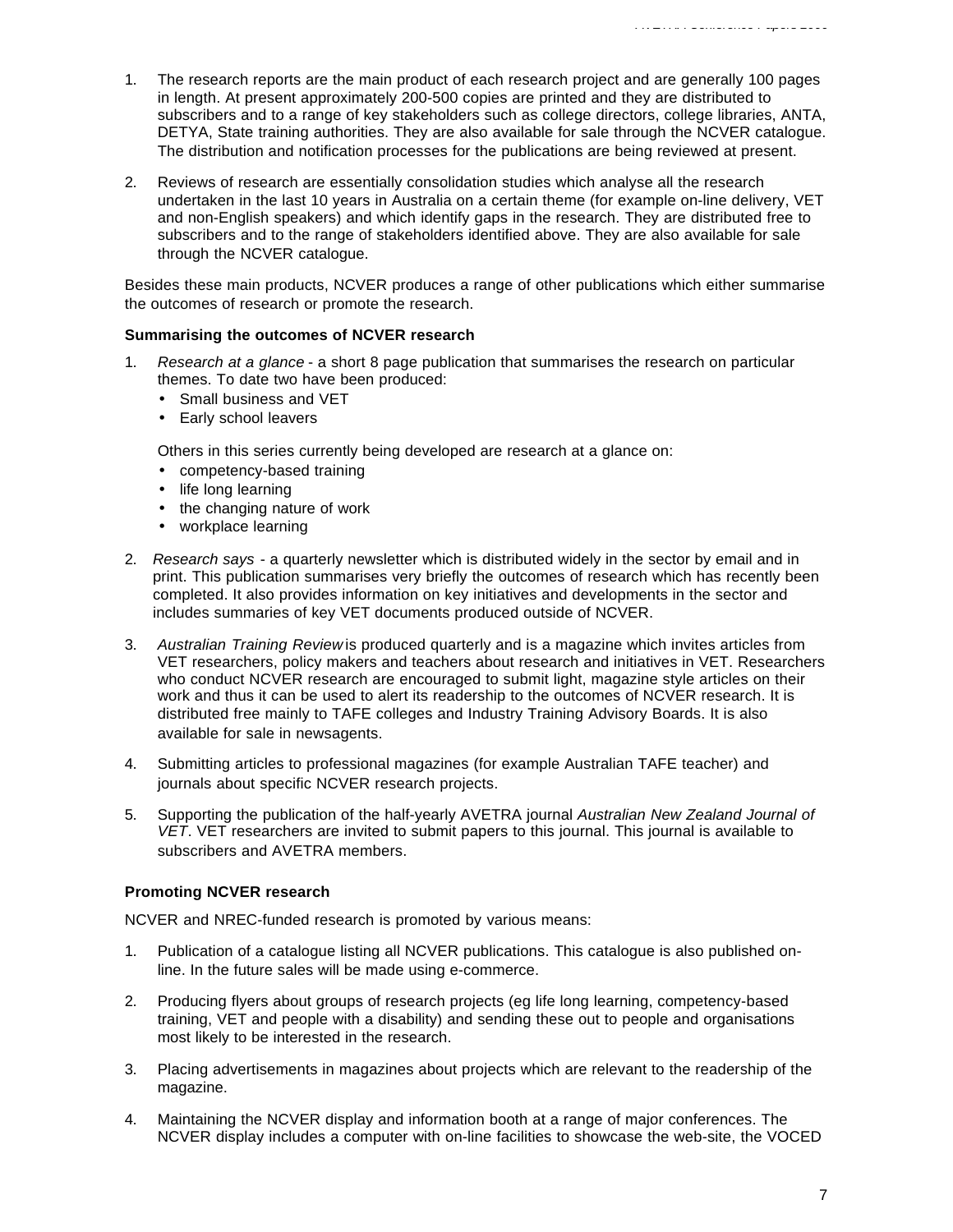*AVETRA Conference Papers 2000*

database and the range of information that is on the NCVER website as well as samples of NCVER printed materials.

## **Workshops, forums and seminars**

- 1. NCVER has plans for a series of Research Forums to be held in different states and territories throughout the year. The aim of these forums is to showcase the results of a suite of projects and to provide an opportunity for practitioners to discuss research findings with researchers.
	- The first CBT research forum was held in Adelaide. There are plans to repeat this forum in Perth and Sydney later this year.
	- Other forums planned include the Changing nature of work and its implications for VET to be held in Melbourne, Hobart and Brisbane later this year.
- 2. Policy briefing workshops have been held in each capital city throughout 1998 and 1999. The aim of these workshops was to present findings of the research program to representatives of the state and territory training authorities. There are plans to extend this program of briefings to providers this year.

#### **Other activities to support the national VET research**

In addition to dissemination activities, NCVER has taken steps to provide more information and support to VET researchers through:

- 1. Upgrading the VOCED database so that it includes abstracts of articles related to VET produced by a wide range of overseas journals and monographs dated from 1995 to the present
- 2. Hosting the annual No Frills Conference which aims to provide VET researchers and practitioners with an opportunity to present papers on work in progress and provides an opportunity for VET researchers to discuss their findings.
- 3. Producing a quarterly newsletter distributed free to researchers who are undertaking projects under the National VET research and evaluation program
- 4. Holding workshops at the AVETRA conference to introduce researchers to the NCVER author's kit and report template.
- 5. Hosting researcher workshops during the life of a project. The aim of these is to bring VET researchers who are all working on the same theme (for example return on a training investment, changing nature of work, lifelong learning, Australia's apprenticeship system) so that they can discuss work in progress and preliminary findings with each other. This also provides an opportunity to consider the most appropriate ways of reporting and disseminating the findings. Value-added products based on project synergies are also possible.

# **CHALLENGES STILL FACING THE PROGRAM**

The main challenge facing the program at present is to develop ways of evaluating the impact of the research program - is it making a difference. Further challenges relate to the management of the program and dissemination:

- If research reports are not read, what outcomes should we be funding researchers to produce?
- Should we develop criteria for publication and require that these criteria be met in order for a report to be published?
- Is web publishing the way to go?

NCVER welcomes dialogue with AVETRA members regarding these challenges and any other issues that AVETRA members would like to raise concerning the program.